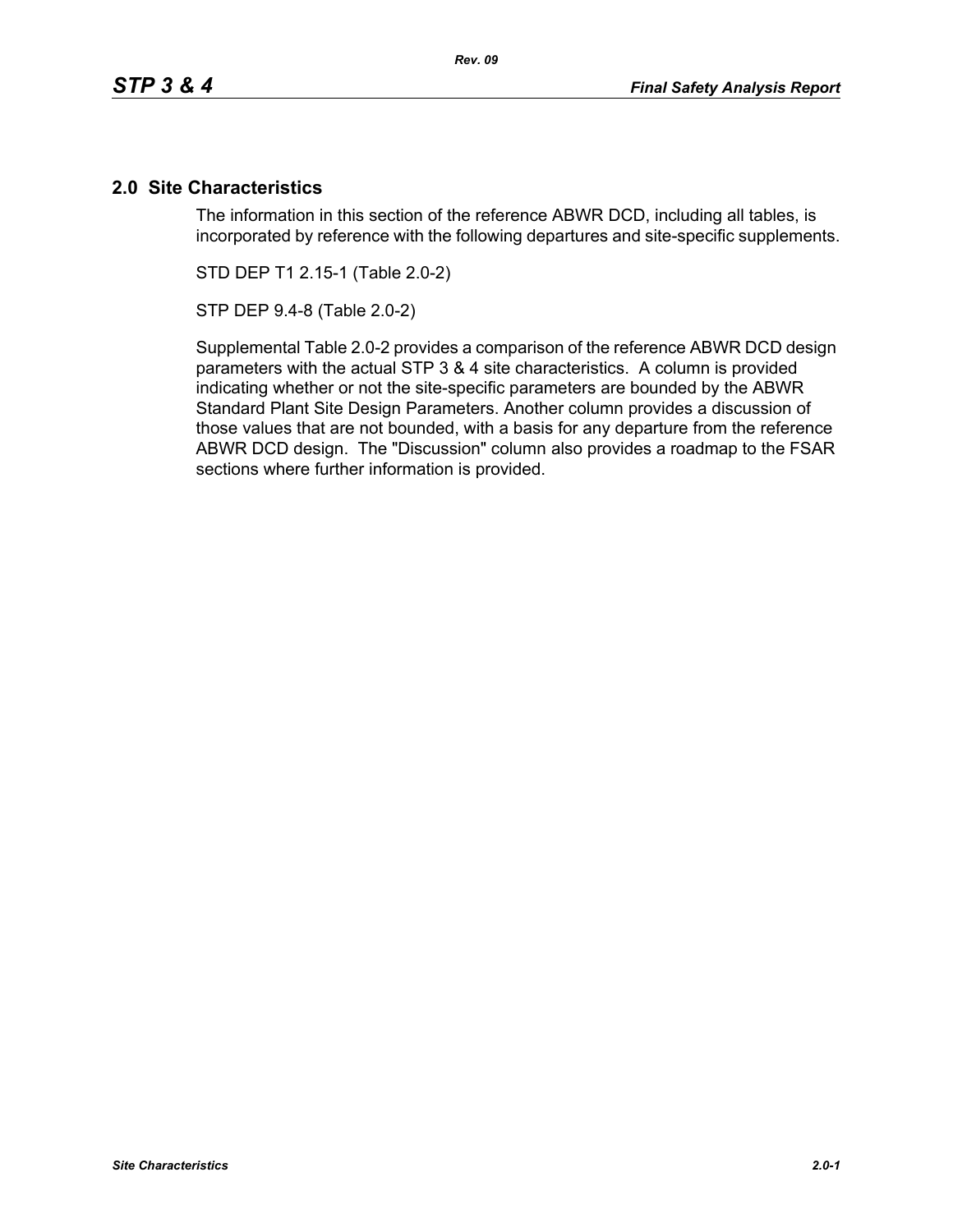| <b>Subject</b>                                                     | <b>ABWR Standard Plant Site</b><br><b>Design Parameters</b>                                                                                                                       | STP 3 & 4 Site Characteristics                                   | <b>Bounded</b><br>(Yes/No) | <b>Discussion</b>                                                                                                                                                                         |
|--------------------------------------------------------------------|-----------------------------------------------------------------------------------------------------------------------------------------------------------------------------------|------------------------------------------------------------------|----------------------------|-------------------------------------------------------------------------------------------------------------------------------------------------------------------------------------------|
| Maximum<br><b>Ground Water</b><br>Level                            | 61.0 cm $(2 ft)$ below grade                                                                                                                                                      | 28 ft MSL                                                        | Yes                        | Maximum groundwater level site<br>characteristic is 6 ft below nominal finished<br>plant grade. Further information on maximum<br>groundwater level is provided in Subsection<br>2.4S.12. |
|                                                                    | Extreme Wind   Basic Wind Speed:                                                                                                                                                  |                                                                  |                            | Further information on extreme winds is                                                                                                                                                   |
|                                                                    | 177 km/h [1] /197 km/h [2]<br>Per Section 3.3.1.1, the<br>reference ABWR DCD basic<br>wind speed corresponds to a 50-<br>year/100-year wind velocity (3-<br>second wind gust) of: |                                                                  |                            | provided in Subsection 2.3S.1.                                                                                                                                                            |
|                                                                    | 203 km/h/224 km/h<br>(126 mph/139 mph)                                                                                                                                            | 201 km/h/215 km/h<br>(125 mph/134 mph) for 3-second wind<br>gust | Yes                        |                                                                                                                                                                                           |
| <b>STP Site</b><br>Hurricane<br>Wind Speed<br>and Missiles<br>[12] | None                                                                                                                                                                              | 338 km/h (210 mph) for 3-second wind<br>gust                     | <b>Not</b><br>Applicable   | Maximum hurricane wind speed for the STP<br>Site was determined in accordance with<br>Regulatory Guide 1.221 as described in<br>Subsection 2.3S.1.3.3.2.                                  |
|                                                                    |                                                                                                                                                                                   |                                                                  |                            | Hurricane generated missile spectrum was<br>determined in accordance with Regulatory<br>Guide 1.221 as described in Subsection<br>3H.11.                                                  |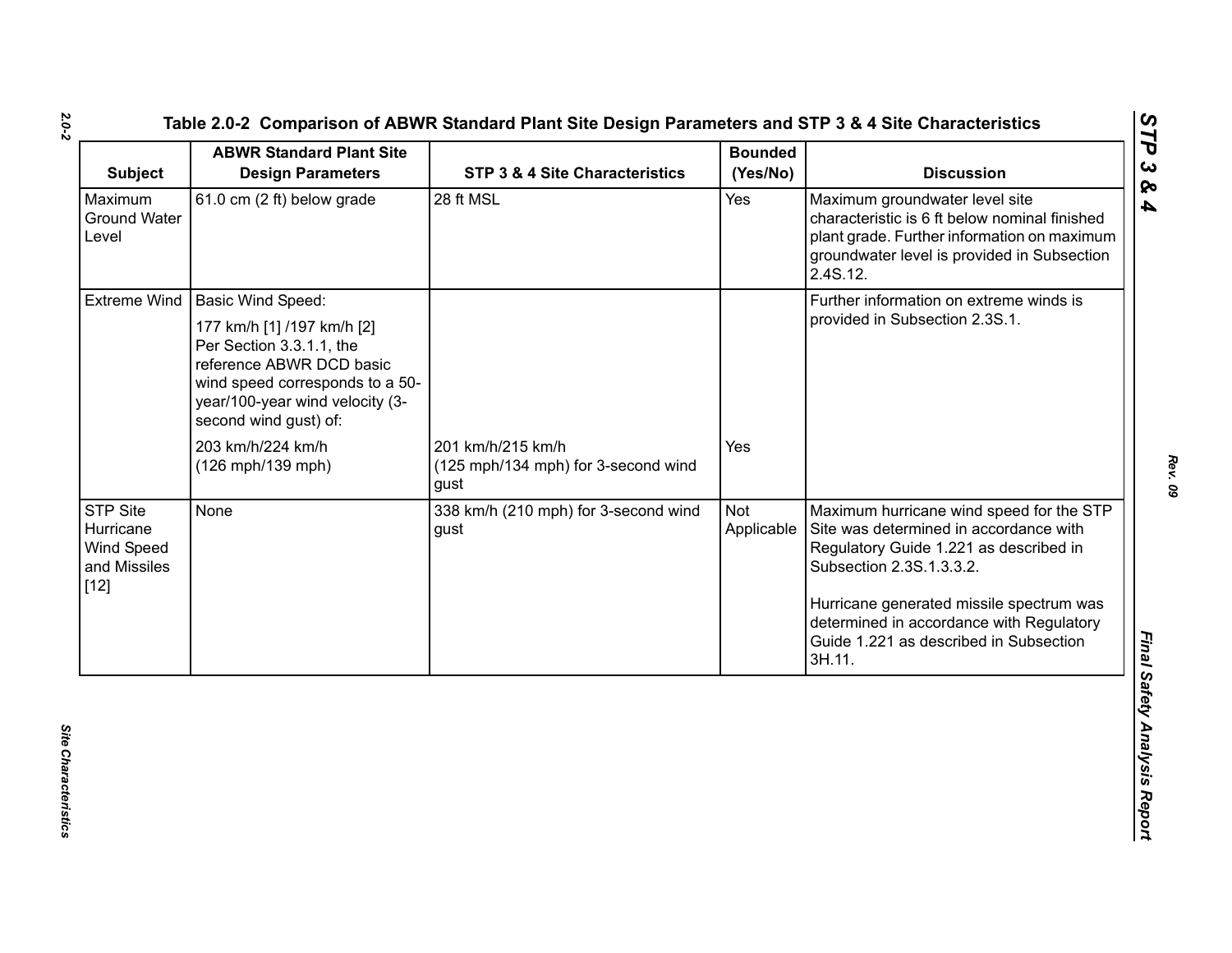| <b>Subject</b>                                | <b>ABWR Standard Plant Site</b><br><b>Design Parameters</b> | STP 3 & 4 Site Characteristics                 | <b>Bounded</b><br>(Yes/No) | <b>Discussion</b>                                                                                                                                                                                                                                                                                                                                                                                                                                                                                                                                                                                                                                                                                                                                                                                                                                                                                           |
|-----------------------------------------------|-------------------------------------------------------------|------------------------------------------------|----------------------------|-------------------------------------------------------------------------------------------------------------------------------------------------------------------------------------------------------------------------------------------------------------------------------------------------------------------------------------------------------------------------------------------------------------------------------------------------------------------------------------------------------------------------------------------------------------------------------------------------------------------------------------------------------------------------------------------------------------------------------------------------------------------------------------------------------------------------------------------------------------------------------------------------------------|
| Maximum<br>Flood (or<br>Tsunami)<br>Level [8] | 30.5 cm (1 ft) below grade                                  | 182.9 cm (6.0 ft) above nominal plant<br>grade | No                         | As discussed in Subsection 2.4S.4, the<br>design basis flood level is<br>40.0 ft (1219.2 cm) above MSL (MSL<br>NVGD29). This level is based on the breach<br>of the Main Cooling Reservoir (MCR)<br>resulting in a flood level of approximately 6.0<br>ft (182.9 cm) above nominal plant grade,<br>which is 34 ft (1036.3 cm) MSL (see STP<br>DEP T1 5.0-1).<br>STP 3 & 4 safety-related structures,<br>systems, and components (SSCs) are<br>designed for or protected from this flooding<br>event by watertight doors to prevent the entry<br>of water into the Reactor Buildings and<br>Control Buildings in case of a flood. Flooding<br>protection requirements due to the maximum<br>flood level are discussed in Section 3.4.<br>In addition, an external flooding PRA<br>analyses for STP 3 & 4 concluded that the<br>risk from external flooding is acceptably low<br>as discussed in Section 19R. |
|                                               |                                                             |                                                |                            |                                                                                                                                                                                                                                                                                                                                                                                                                                                                                                                                                                                                                                                                                                                                                                                                                                                                                                             |

**Site Characteristics**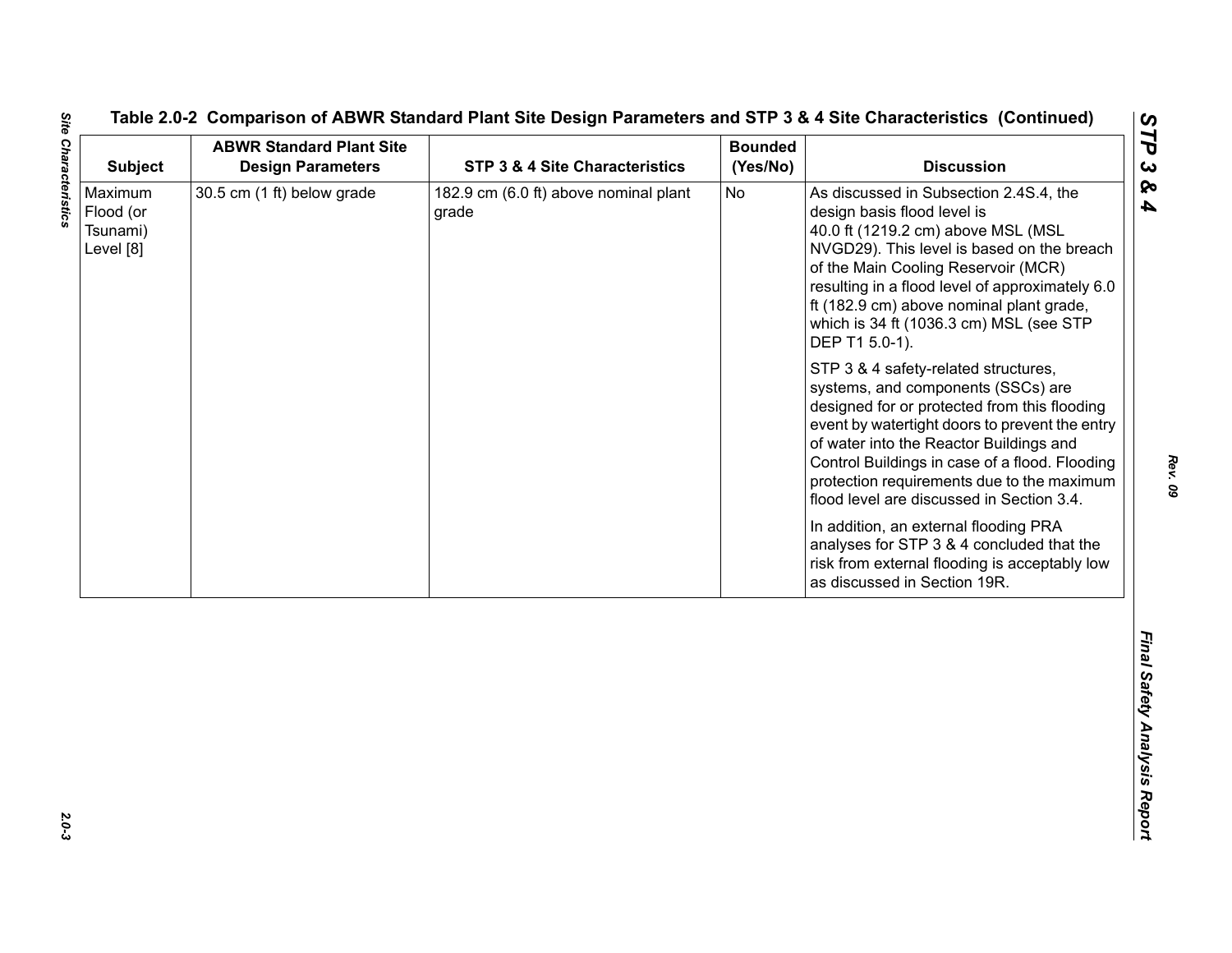| <b>Subject</b> | <b>ABWR Standard Plant Site</b><br><b>Design Parameters</b> | <b>STP 3 &amp; 4 Site Characteristics</b>                             | <b>Bounded</b><br>(Yes/No) | <b>Discussion</b>                                                              |
|----------------|-------------------------------------------------------------|-----------------------------------------------------------------------|----------------------------|--------------------------------------------------------------------------------|
| Tornado        | Maximum Tornado Wind Speed:<br>483 km/h (300 mph)           | 322 km/h (200 mph)                                                    | Yes                        | Further information on tornado parameters is<br>provided in Subsection 2.3S.1. |
|                | Maximum Rotational Speed:<br>386 km/h (240 mph)             | 257 km/h (160 mph)                                                    | Yes                        |                                                                                |
|                | Translational Velocity:<br>97 km/h (60 mph)                 | 64 km/h (40 mph)                                                      | Yes                        |                                                                                |
|                | Radius:<br>45.7 m (150 ft)                                  | 45.7m (150 ft)                                                        | Yes                        |                                                                                |
|                | Maximum Pressure Drop:<br>13.827 kPaD (2.0 psi)             | 6.2 kPaD (0.9 psi)                                                    | Yes                        |                                                                                |
|                | Rate of Pressure Drop:<br>8.277 kPa/s (1.2 psi/sec)         | 2.8 kPa/sec (0.4 psi/sec)                                             | Yes                        |                                                                                |
|                | Missile Spectra:<br>Spectrum I [4]                          | Region II missile spectrum from<br>Regulatory Guide 1.76, Revision 1. | Yes                        | Further information on missile spectra is<br>provided in Subsections 3.5.1.4.  |
|                |                                                             |                                                                       |                            |                                                                                |
|                |                                                             |                                                                       |                            |                                                                                |

*Rev. 09*

*2.0-4*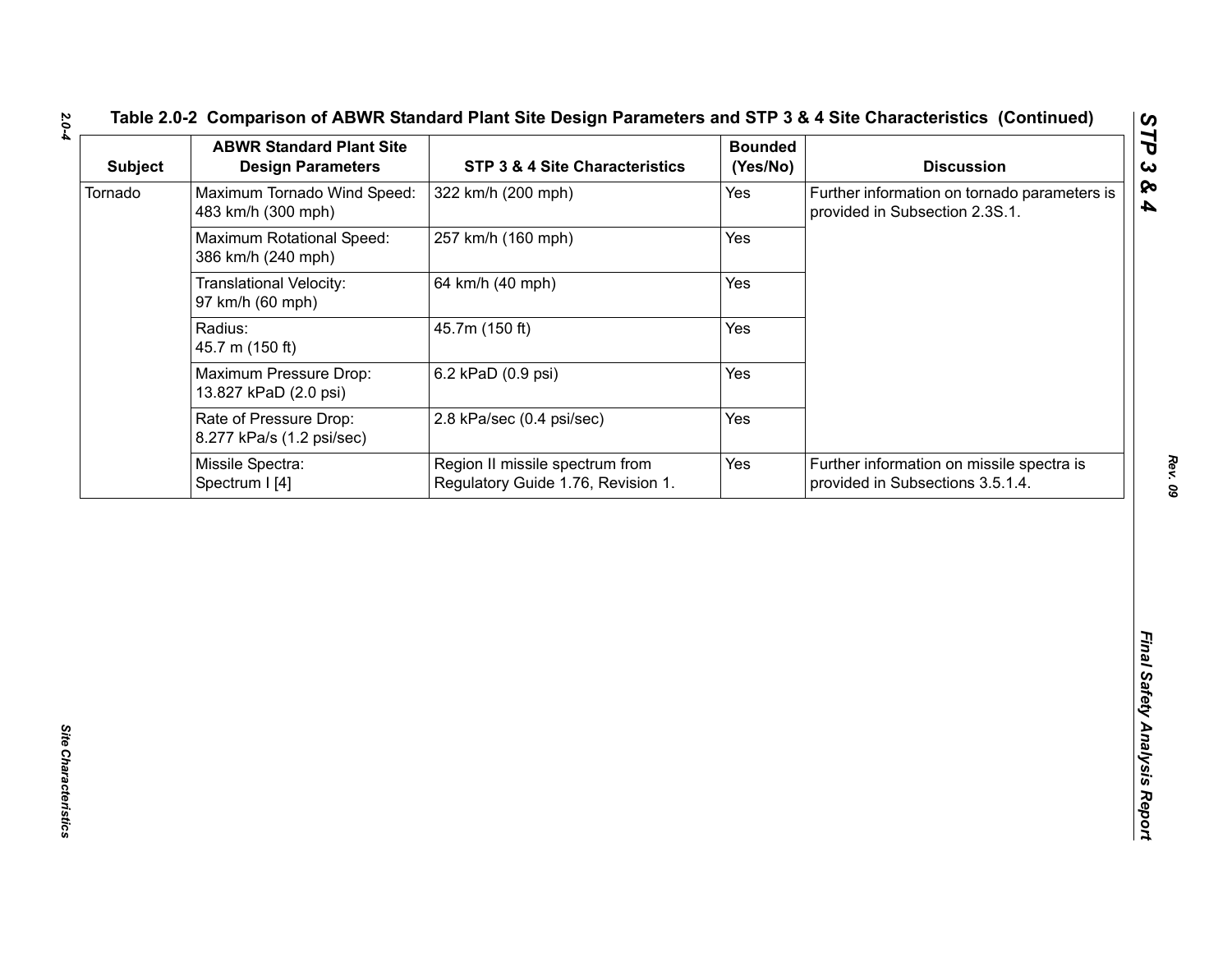| <b>Subject</b>                        | <b>ABWR Standard Plant Site</b><br><b>Design Parameters</b> | <b>STP 3 &amp; 4 Site Characteristics</b>                                                   | <b>Bounded</b><br>(Yes/No) | <b>Discussion</b>                                                                                                                                                                                                                                                                                                                                                                                                                                                                                                                                                                                                                                                                                                                                                                                                                                                |
|---------------------------------------|-------------------------------------------------------------|---------------------------------------------------------------------------------------------|----------------------------|------------------------------------------------------------------------------------------------------------------------------------------------------------------------------------------------------------------------------------------------------------------------------------------------------------------------------------------------------------------------------------------------------------------------------------------------------------------------------------------------------------------------------------------------------------------------------------------------------------------------------------------------------------------------------------------------------------------------------------------------------------------------------------------------------------------------------------------------------------------|
| Precipitation<br>(for Roof<br>Design) | <b>Maximum Rainfall Rate:</b><br>49.3 cm/h (19.4 in/hr) [3] | 50.3 cm/h (19.8 in/hr)                                                                      | <b>No</b>                  | As discussed in Subsection 2.4S.2, the site-<br>specific maximum rainfall rate is 50.3 cm/h<br>(19.8 in/hr), which exceeds the DCD<br>standard plant site design parameter (see<br>STP DEP T1 5.0-1).                                                                                                                                                                                                                                                                                                                                                                                                                                                                                                                                                                                                                                                            |
|                                       |                                                             |                                                                                             |                            | The maximum rainfall rate is used as one<br>factor in determining the structural loading<br>conditions for roof design. A review of the<br>reference ABWR DCD Tier 2 Appendices<br>3H.1and 3H.2 indicates that standard ABWR<br>Seismic Category I structures have roofs<br>without parapets or parapets with scuppers<br>to supplement roof drains so that large<br>inventories of precipitation cannot<br>accumulate. Appendix 3H.6 states that the<br>roof of the site-specific Seismic Category I<br>structures (i.e. reactor service water pump<br>houses) are designed without parapets so<br>that excessive ponding of water cannot<br>occur. Therefore, the 1 cm/hr exceedance in<br>maximum rainfall rate will not result in a<br>substantial increase in the roof design<br>loading; and therefore, will not affect the<br>design of these structures. |
|                                       | Maximum Snow Load:                                          |                                                                                             |                            | Further information on maximum snow load                                                                                                                                                                                                                                                                                                                                                                                                                                                                                                                                                                                                                                                                                                                                                                                                                         |
|                                       | 2.394 kPa (50 psf)                                          | Normal roof snow load = $6.6$ psf and<br>Extreme winter precipitation roof load =<br>47 psf | Yes                        | is provided in Subsection 3H.6.4.3.3.5.<br>Parapet height of ABWR Standard Plant<br>structures will be limited to 9 inches.                                                                                                                                                                                                                                                                                                                                                                                                                                                                                                                                                                                                                                                                                                                                      |

 $2.0 - 5$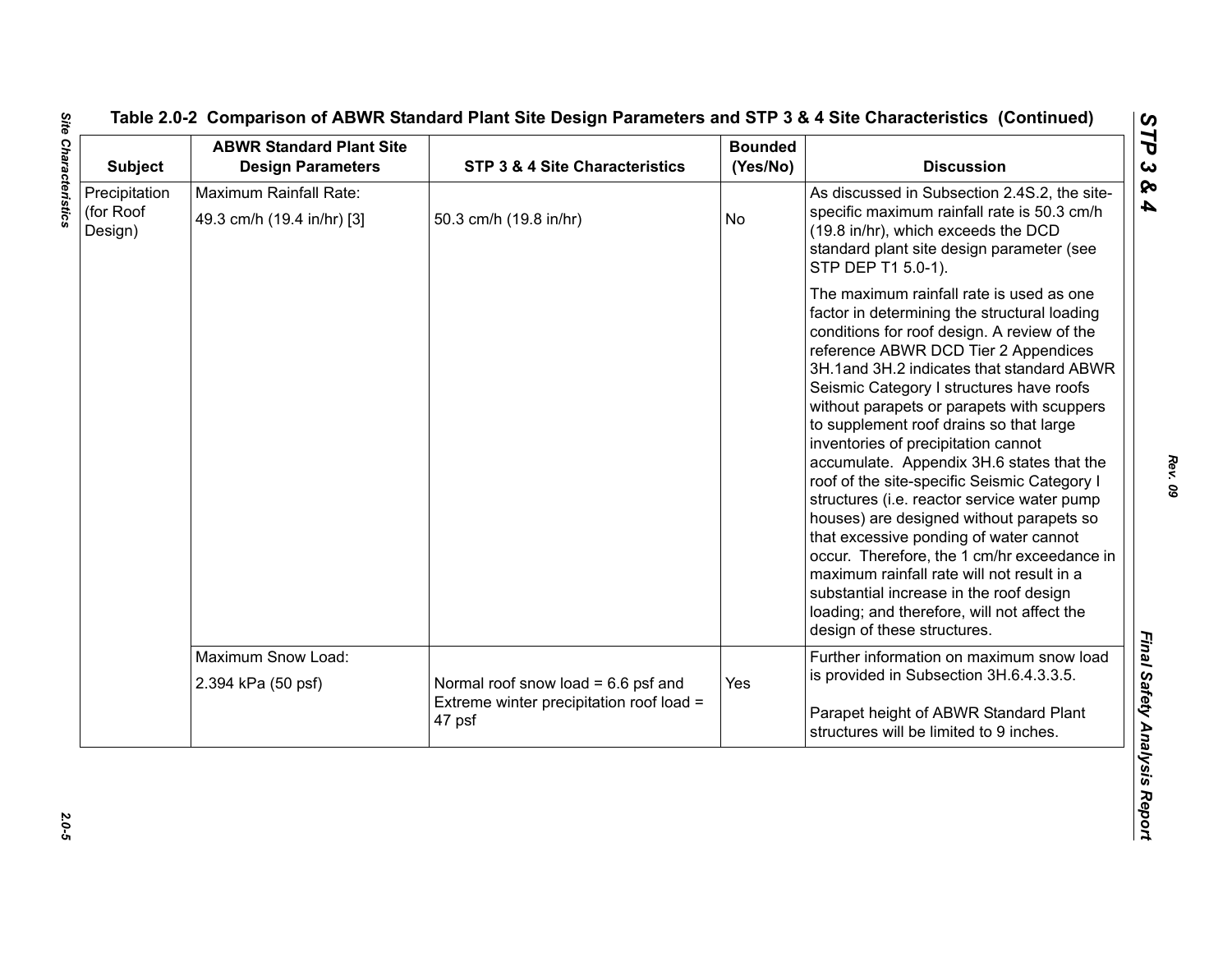| <b>Subject</b>        | <b>ABWR Standard Plant Site</b><br><b>Design Parameters</b> | STP 3 & 4 Site Characteristics               | <b>Bounded</b><br>(Yes/No) | <b>Discussion</b>                                                                                                                                                                                                                                                                                                                                                                                                                                                                                                                     |
|-----------------------|-------------------------------------------------------------|----------------------------------------------|----------------------------|---------------------------------------------------------------------------------------------------------------------------------------------------------------------------------------------------------------------------------------------------------------------------------------------------------------------------------------------------------------------------------------------------------------------------------------------------------------------------------------------------------------------------------------|
| Ambient               |                                                             | 1% Exceedance Values                         |                            | The maximum dry-bulb temperature in                                                                                                                                                                                                                                                                                                                                                                                                                                                                                                   |
| Design<br>Temperature | Maximum:<br>37.8°C (100°F) dry-bulb                         | 32.8°C (91°F) dry-bulb [9]                   | Yes                        | combination with coincident wet-bulb<br>temperature provides the state point<br>(enthalpy of the air) that is used as design                                                                                                                                                                                                                                                                                                                                                                                                          |
|                       | Maximum:<br>25°C (77°F) wet-bulb<br>(coincident)            | 26.3°C (79.3°F) wet-bulb<br>(coincident) [9] | <b>No</b>                  | input for HVAC system design to determine<br>cooling loads. The 1% exceedance STP<br>site-specific state point value is not bounded                                                                                                                                                                                                                                                                                                                                                                                                   |
|                       | Maximum:<br>26.7°C (80°F) wet-bulb                          | 27.3°C (81.2°F) wet-bulb<br>(non-coincident) | <b>No</b>                  | by the 1% exceedance ABWR state point<br>(see STP DEP T1 5.0-1).                                                                                                                                                                                                                                                                                                                                                                                                                                                                      |
|                       | (non-coincident)                                            |                                              |                            | Nonsafety-related HVAC systems are<br>designed based on outdoor summer<br>temperatures of 32.8°C dry bulb and 26.3°C<br>wet bulb (coincident) and outdoor winter<br>temperature of 2.1°C dry bulb.                                                                                                                                                                                                                                                                                                                                    |
|                       | Minimum:<br>$-23.3^{\circ}$ C (-9.9 $^{\circ}$ F)           | 2.1°C (35.8°F) [9]                           | Yes                        | Based on a review of the reference ABWR<br>DCD Tier 2 Section 9.4, the Control Building<br>HVAC, and Reactor Building Safety Related<br>Electrical Equipment HVAC systems are                                                                                                                                                                                                                                                                                                                                                         |
|                       |                                                             | 0% Exceedance Values (Historical limit)      |                            |                                                                                                                                                                                                                                                                                                                                                                                                                                                                                                                                       |
|                       | Maximum:<br>46.1°C (115°F) dry-bulb                         | 44.1°C (111.3°F) dry-bulb                    | Yes                        | designed for an outdoor summer maximum<br>temperature of 46°C. This temperature                                                                                                                                                                                                                                                                                                                                                                                                                                                       |
|                       | Maximum:<br>26.7°C (80°F) wet-bulb<br>(coincident)          | 22.4°C (72.4°F) wet-bulb (coincident)        | Yes                        | corresponds to the ABWR 0% exceedance<br>value. The ABWR 0% exceedance state<br>point bounds the STP site-specific 0%<br>exceedance state point and the 1%<br>exceedance state point. Therefore, the<br>reference ABWR DCD cooling loads<br>calculated based on 0% exceedance values<br>for Control Building HVAC, and Reactor<br><b>Building Safety Related Electrical Equipment</b><br>HVAC systems are bounding. Therefore, the<br>change in 1% exceedance wet bulb<br>temperature has no adverse impact on these<br>HVAC systems. |

*2.0-6*

*Site Characteristics* 

Site Characteristics

*Rev. 09*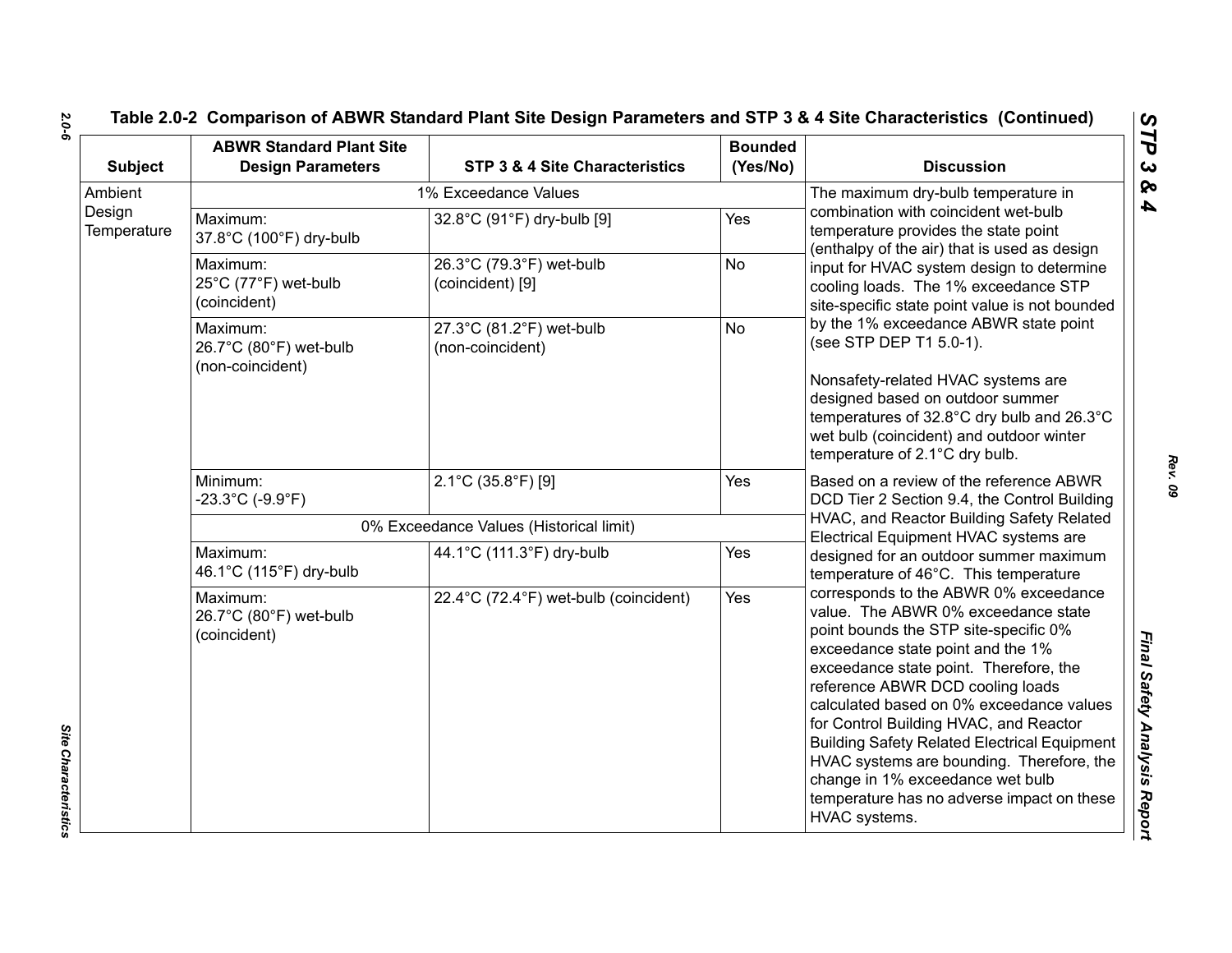| <b>Subject</b> | <b>ABWR Standard Plant Site</b><br><b>Design Parameters</b> | <b>STP 3 &amp; 4 Site Characteristics</b>     | <b>Bounded</b><br>(Yes/No) | <b>Discussion</b>                                                                                                                                                                                                                                                                                                                                                                                                                                                                                                                                                                                                                                                                                                                                                                                                                                                                                                                                                                                                                                              |
|----------------|-------------------------------------------------------------|-----------------------------------------------|----------------------------|----------------------------------------------------------------------------------------------------------------------------------------------------------------------------------------------------------------------------------------------------------------------------------------------------------------------------------------------------------------------------------------------------------------------------------------------------------------------------------------------------------------------------------------------------------------------------------------------------------------------------------------------------------------------------------------------------------------------------------------------------------------------------------------------------------------------------------------------------------------------------------------------------------------------------------------------------------------------------------------------------------------------------------------------------------------|
|                | Maximum<br>27.2°C (81°F) wet-bulb<br>(non-coincident)       | 31.3°C (88.3°F) wet-bulb (non-<br>coincident) | No                         | The non-safety related Reactor Building<br>Secondary Containment HVAC system has<br>been redesigned. Details of the changes can                                                                                                                                                                                                                                                                                                                                                                                                                                                                                                                                                                                                                                                                                                                                                                                                                                                                                                                                |
|                | Minimum:<br>$-40^{\circ}$ C (-40 $^{\circ}$ F)              | $-15.8^{\circ}$ C (3.6 $^{\circ}$ F)          | Yes                        | be found in Chapter 9.4. The Radwaste<br>Building, some of the Radwaste<br>Management systems, and the Radwaste<br>Building HVAC systems have been<br>redesigned. Further details of these changes<br>can be found in Chapter 11 and Chapter 9.4.<br>The Radwaste Building HVAC systems are<br>STP specific and have been designed to<br>STP site-specific ambient temperatures and<br>the revised HVAC design is compliant with<br>STP 3&4 Characteristics.<br>The maximum non-coincident wet-bulb is<br>used as input for short-term performance of<br>cooling towers. In the case of STP 3 & 4, this<br>value is an hourly data point for the 30-day<br>evaporation analysis. The site-specific<br>maximum non-coincident wet-bulb<br>temperatures on an hourly basis are not<br>bounded by the reference ABWR site<br>parameters. However, the calculated 30-day<br>and 24-hour consecutive maximum non-<br>coincident wet-bulb temperatures have been<br>determined to be less than the DCD non-<br>coincident hourly value (see STP DEP T1<br>$5.0-1$ ). |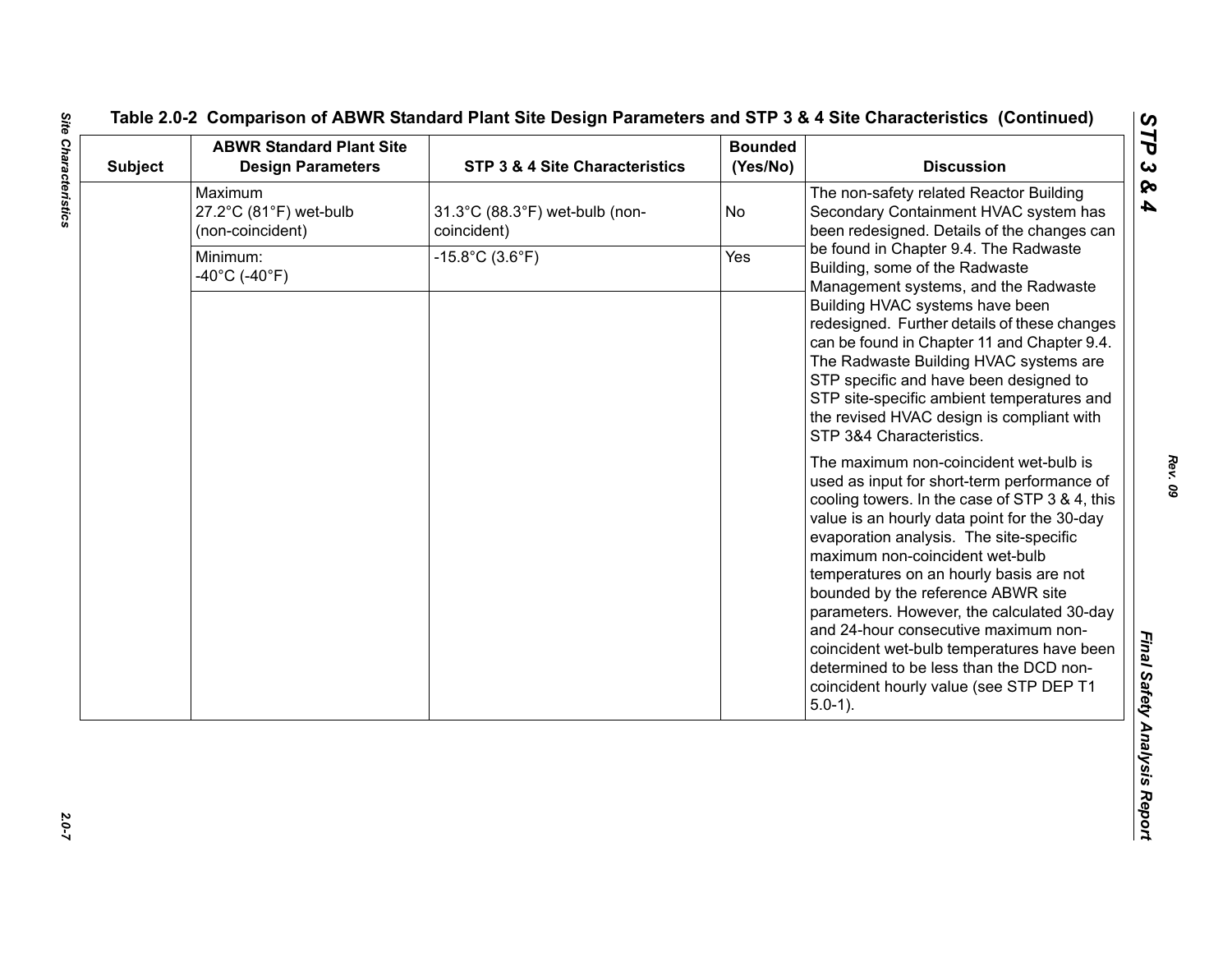| <b>Subject</b> | <b>ABWR Standard Plant Site</b><br><b>Design Parameters</b>                                     | STP 3 & 4 Site Characteristics                                                                                    | <b>Bounded</b><br>(Yes/No) | <b>Discussion</b>                                                                                                                                                                                                                                                                                                                                                                                                                                                                                                                                                                                        |
|----------------|-------------------------------------------------------------------------------------------------|-------------------------------------------------------------------------------------------------------------------|----------------------------|----------------------------------------------------------------------------------------------------------------------------------------------------------------------------------------------------------------------------------------------------------------------------------------------------------------------------------------------------------------------------------------------------------------------------------------------------------------------------------------------------------------------------------------------------------------------------------------------------------|
|                |                                                                                                 |                                                                                                                   |                            | The UHS cooling tower long-term cumulative<br>evaporation for the postulated LOCA case<br>has been evaluated using the STP site-<br>specific worst-case 30 consecutive day<br>weather data as discussed in FSAR Section<br>9.2.5.5.1. The UHS basin water<br>temperature has been evaluated using the<br>STP 3 & 4 site characteristic wet-bulb (non-<br>coincident) value. Thus, the 0% exceedance<br>and 1% exceedance values for non<br>coincident wet-bulb temperatures not being<br>bounded have no adverse impact on the STP<br>3 & 4 UHS performance as determined in<br>accordance with RG 1.27. |
|                | Soil Properties   Minimum Static Bearing<br>Capacity:<br>718.20 kPa (15,000 psf) [5]            | Minimum bearing capacity 718.20 kPa<br>(15,000 psf) (gross pressure) with<br>average settlements up to 7.0 inches | Yes                        | Further information on minimum static<br>bearing capacity is provided in Subsection<br>2.5S.4.                                                                                                                                                                                                                                                                                                                                                                                                                                                                                                           |
|                | Minimum Shear Wave Velocity:<br>305 m/s (1000 ft/sec) [6]                                       | See Note 6a                                                                                                       | No                         | Further information on shear wave velocity<br>provided in Subsections 2.5S.4.4 and<br>2.5S.4.7.                                                                                                                                                                                                                                                                                                                                                                                                                                                                                                          |
|                | Liquefaction Potential:<br>None at plant site resulting from<br>site specific SSE ground motion | None                                                                                                              | Yes                        | Further information on liquefaction potential<br>is provided in Subsection 2.5S.4.8.                                                                                                                                                                                                                                                                                                                                                                                                                                                                                                                     |

*2.0-8*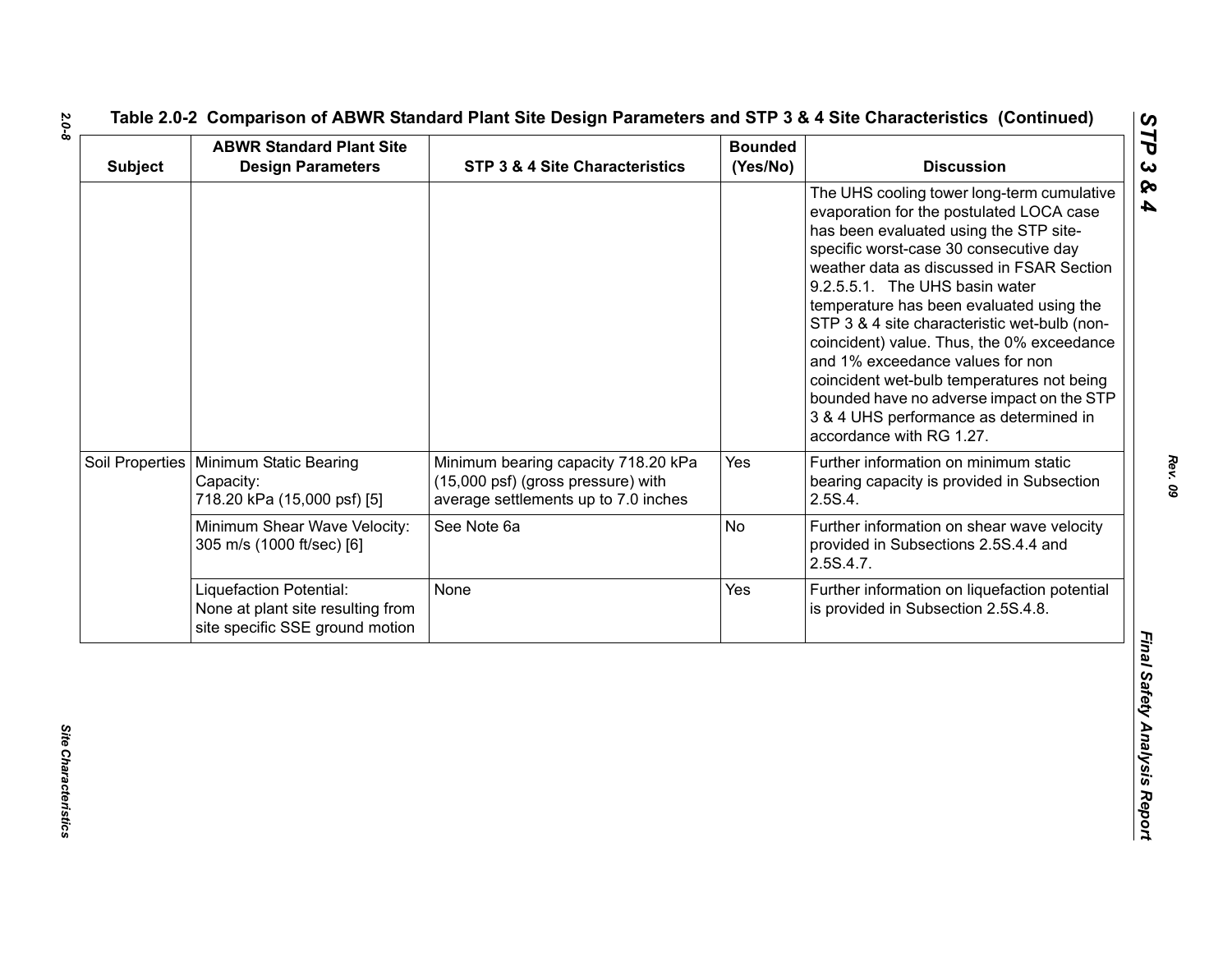| <b>Subject</b> | <b>ABWR Standard Plant Site</b><br><b>Design Parameters</b>  | STP 3 & 4 Site Characteristics                    | <b>Bounded</b><br>(Yes/No) | <b>Discussion</b>                                                                                                                                                                                     |
|----------------|--------------------------------------------------------------|---------------------------------------------------|----------------------------|-------------------------------------------------------------------------------------------------------------------------------------------------------------------------------------------------------|
| Seismology     | <b>SSE Peak Ground Acceleration</b><br>(PGA): 0.30g [7]      | Ground Mean Response Spectra<br>(GMRS) PGA: 0.09g | Yes                        | Further information on the GMRS calculation<br>of PGA is provided in Subsection 2.5S.2.6.                                                                                                             |
|                | <b>SSE Response Spectra:</b><br>per RG 1.60                  | GMRS developed per RG 1.208                       | Yes                        | Further information on the SSE Response<br>Spectra with site-specific GMRS is provided<br>in Subsection 2.5S.2.6.                                                                                     |
|                | <b>SSE Time History:</b><br>Envelope SSE Response<br>Spectra | ▃                                                 |                            | See Appendix 3H.6 for discussion of site-<br>specific time histories consistent with the<br>GMRS defined in Subsection 2.5S.2 as input<br>to the seismic analysis of the site specific<br>structures. |
|                |                                                              |                                                   |                            |                                                                                                                                                                                                       |
|                |                                                              |                                                   |                            |                                                                                                                                                                                                       |
|                |                                                              |                                                   |                            |                                                                                                                                                                                                       |
|                |                                                              |                                                   |                            |                                                                                                                                                                                                       |
|                |                                                              |                                                   |                            |                                                                                                                                                                                                       |
|                |                                                              |                                                   |                            |                                                                                                                                                                                                       |
|                |                                                              |                                                   |                            |                                                                                                                                                                                                       |
|                |                                                              |                                                   |                            |                                                                                                                                                                                                       |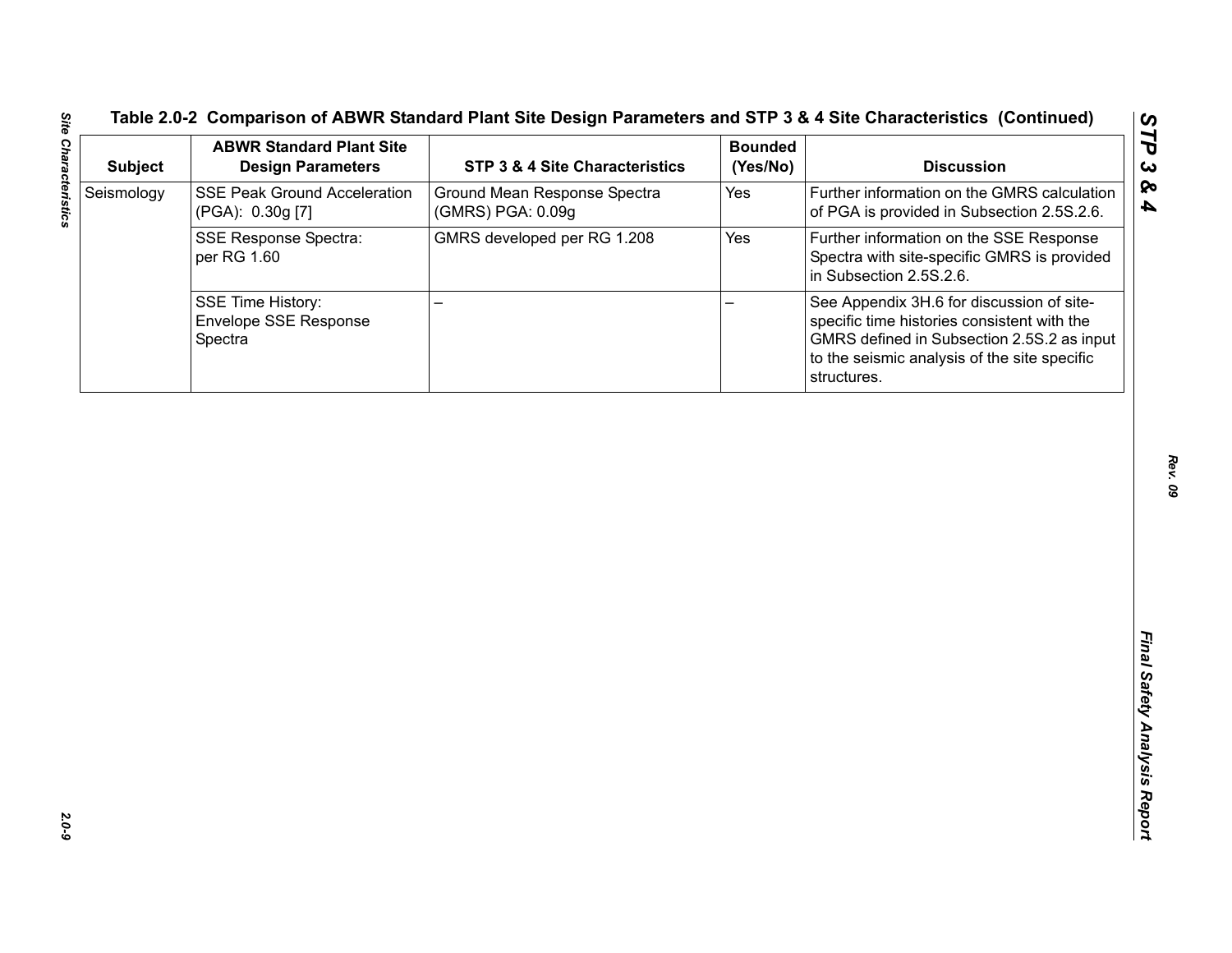| <b>Subject</b>                     | <b>ABWR Standard Plant Site</b><br><b>Design Parameters</b>         | STP 3 & 4 Site Characteristics                                                         | <b>Bounded</b><br>(Yes/No) | <b>Discussion</b>                                                                                                                                                                                                                                                                                                                                                                                                                                                                                                                                                                                                                                                                                                                                                                                                                                                                                                                                                                                                                                                                                                                                                                                                                                                                                                                                                                     |
|------------------------------------|---------------------------------------------------------------------|----------------------------------------------------------------------------------------|----------------------------|---------------------------------------------------------------------------------------------------------------------------------------------------------------------------------------------------------------------------------------------------------------------------------------------------------------------------------------------------------------------------------------------------------------------------------------------------------------------------------------------------------------------------------------------------------------------------------------------------------------------------------------------------------------------------------------------------------------------------------------------------------------------------------------------------------------------------------------------------------------------------------------------------------------------------------------------------------------------------------------------------------------------------------------------------------------------------------------------------------------------------------------------------------------------------------------------------------------------------------------------------------------------------------------------------------------------------------------------------------------------------------------|
| Hazards in<br><b>Site Vicinity</b> | Site Proximity Missiles and<br>Aircraft:<br>$\leq 10^{-7}$ per year | Site Proximity:<br>Missiles - None<br>Aircraft hazard 1.09 x 10 <sup>-7</sup> per year | <b>No</b>                  | An evaluation of the aircraft hazards that<br>could impact the STP site was conservatively<br>estimated at 1.09 x $10^{-7}$ as discussed in<br>Subsection 2.2S.2.7.2. When estimating the<br>number of operations along the nearest<br>airway to the STP site (V-70), the number of<br>operations at each of the airports-Palacios<br>Municipal Airport, and Scholes International<br>Airport (the terminal points of airway V-70)-<br>were equally divided among the airways for<br>each airport to determine the potential<br>number of operations along the V-70 airway.<br>This is a very conservative assumption since<br>general aviation aircraft mainly fly under<br>Visual Flight Rules or Instrument Flight Rules<br>condition and under new Federal Aviation<br>Administration regulations, most commercial<br>and military aircraft will fly point-to-point<br>rather than in specific airways.<br>Thus, because of the inherent conservatism<br>in the aircraft accident analysis, the<br>estimated aircraft hazard of 1.09 x $10^{-7}$ is<br>within the order of magnitude of 10 <sup>-7</sup> and<br>meets the intent of the criteria specified in<br>RG 1.206 and NUREG-0800, Section<br>$3.5.1.6$ .<br>No other hazards in the STP site vicinity<br>were identified that could approach a<br>frequency of 10 <sup>-7</sup> per year as discussed in<br>Section 2.2S. |
|                                    | <b>Toxic Gases:</b><br>None                                         | None                                                                                   | Yes                        | Further information on toxic gases is<br>provided in Subsection 2.2S.3.                                                                                                                                                                                                                                                                                                                                                                                                                                                                                                                                                                                                                                                                                                                                                                                                                                                                                                                                                                                                                                                                                                                                                                                                                                                                                                               |
|                                    | Volcanic Activity:<br>None                                          | None                                                                                   | Yes                        | Further information on volcanic activity is<br>discussed in Subsection 2.5S.1.                                                                                                                                                                                                                                                                                                                                                                                                                                                                                                                                                                                                                                                                                                                                                                                                                                                                                                                                                                                                                                                                                                                                                                                                                                                                                                        |

*2.0-10*

Site Characteristics *Site Characteristics*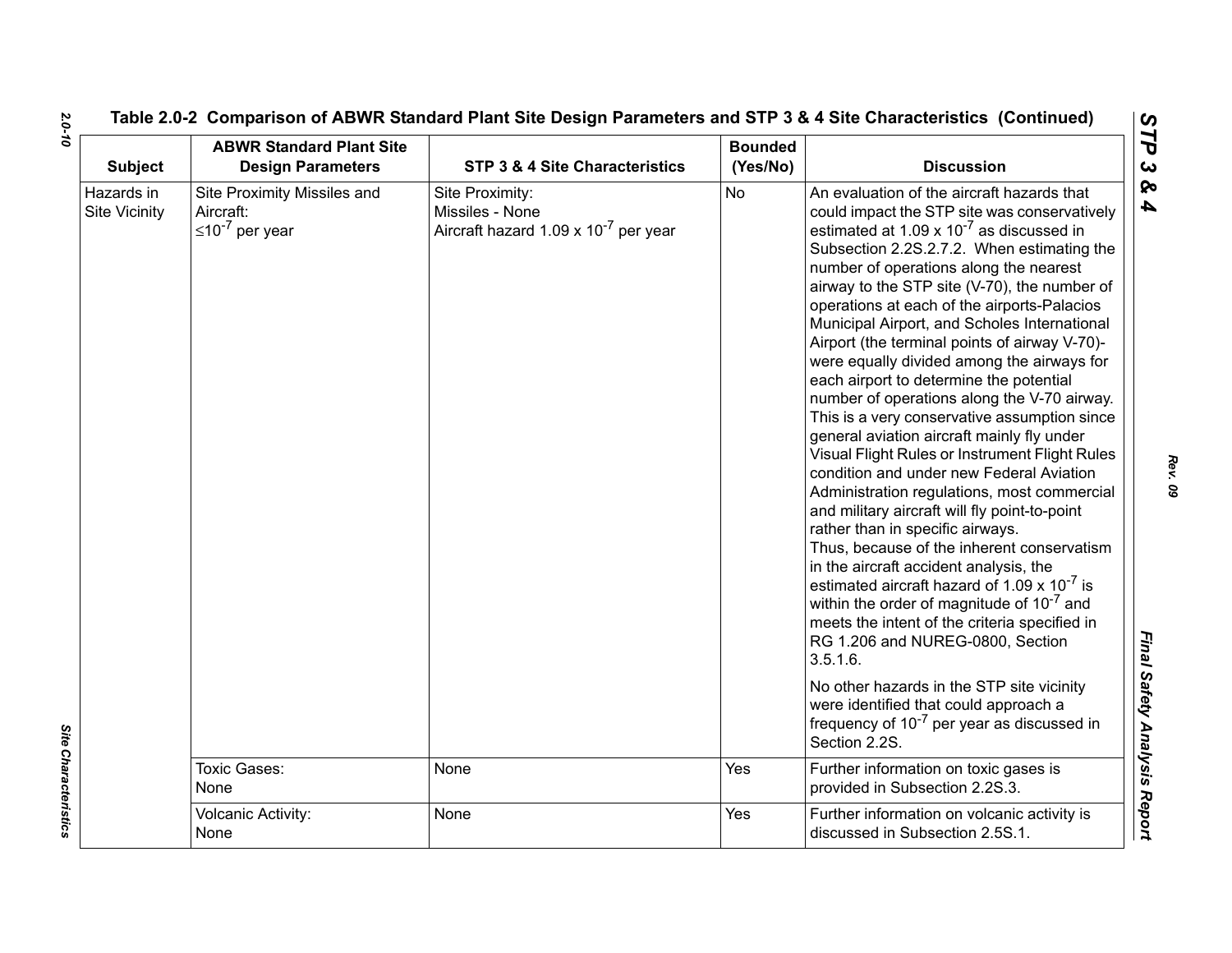| <b>Subject</b>                         | <b>ABWR Standard Plant Site</b><br><b>Design Parameters</b>                                             | STP 3 & 4 Site Characteristics                                                                                                                                                                                                                                                                                                                                                                                                                                                                                                         | <b>Bounded</b><br>(Yes/No) | <b>Discussion</b>                                                                                                                                                                                                                                                                                                                                                                                                                                                                                                                                                                                                                                                             |
|----------------------------------------|---------------------------------------------------------------------------------------------------------|----------------------------------------------------------------------------------------------------------------------------------------------------------------------------------------------------------------------------------------------------------------------------------------------------------------------------------------------------------------------------------------------------------------------------------------------------------------------------------------------------------------------------------------|----------------------------|-------------------------------------------------------------------------------------------------------------------------------------------------------------------------------------------------------------------------------------------------------------------------------------------------------------------------------------------------------------------------------------------------------------------------------------------------------------------------------------------------------------------------------------------------------------------------------------------------------------------------------------------------------------------------------|
| Exclusion<br>Area<br>Boundary<br>(EAB) | An area whose boundary has a<br>$\gamma$ /Q less than or equal to 1.37 x<br>$10^{-3}$ s/m <sup>-3</sup> | 2.74E-04s/m <sup>3</sup>                                                                                                                                                                                                                                                                                                                                                                                                                                                                                                               | Yes                        | Further information on the EAB is provided in<br>Subsection 2.3S.4.                                                                                                                                                                                                                                                                                                                                                                                                                                                                                                                                                                                                           |
| Dispersion                             | Meteorological   Maximum 2-hour 95% EAB:<br>1.37x10-3 s/m <sup>3</sup>                                  | $1.62E - 04s/m^{3[10]}$<br>2.74 x $10^{-4}$ s/m <sup>3[10]</sup>                                                                                                                                                                                                                                                                                                                                                                                                                                                                       | Yes                        | Further information on $\chi$ /Q values is provided<br>in Subsection 2.3S.4.                                                                                                                                                                                                                                                                                                                                                                                                                                                                                                                                                                                                  |
| $(\chi/Q)$                             | Maximum 2-hour 95% LPZ:<br>4.11x10 <sup>-4</sup> s/m <sup>3</sup>                                       | 3.99E-05s/m <sup>3[11]</sup><br>5.27 x 10 <sup>-5</sup> s/m <sup>3[11]</sup>                                                                                                                                                                                                                                                                                                                                                                                                                                                           | Yes                        |                                                                                                                                                                                                                                                                                                                                                                                                                                                                                                                                                                                                                                                                               |
|                                        | Maximum annual average (8760<br>hour) LPZ:<br>$1.17x10^{-6}$ s/m <sup>3</sup>                           | 7.09E-07s/ $\overline{m^3}$                                                                                                                                                                                                                                                                                                                                                                                                                                                                                                            | Yes                        |                                                                                                                                                                                                                                                                                                                                                                                                                                                                                                                                                                                                                                                                               |
|                                        | wind per Subsection 3.3.1.1.                                                                            |                                                                                                                                                                                                                                                                                                                                                                                                                                                                                                                                        |                            | [1] 50-year recurrence interval; value to be utilized for design of non-safety-related structures only; corresponds to a wind velocity (3-second gust) of 203 km/h                                                                                                                                                                                                                                                                                                                                                                                                                                                                                                            |
| [3]<br>$\lceil 5 \rceil$<br>[6]        | subsection 3.3.1.1.<br>At foundation level of the reactor and control buildings.                        | Source Publication HMR No. 52. Maximum short term rate: 16.3 cm/5 min per Subsection 2.4S.2.3.1.<br>missile of a size sufficient to just pass through any openings in protective barriers. These missiles consists of an 1800-kg automobile, a 125-kg, 20-cm<br>basis tornado. The first two missiles are assumed to impact at normal incidence, the last to impinge upon openings in the most damaging directions.<br>This is the minimum shear wave velocity at low strains after the soil property uncertainties have been applied. |                            | [2] 100-year recurrence interval; value to be utilized fo design for safety-related structures only; corresponds to a wind velocity (3-second gust) of 224 km/h per<br>Maximum value for 1 hour over 2.6 km <sup>2</sup> probable maximum precipitation (PMP) with ratio of 5 minutes to 1 hour PMP of 0.32 as found in National Weather<br>[4] Spectrum I missiles consist of a massive high-kinetic energy missile that deforms on impact, a rigid missile to test penetration resistance, and a small rigid<br>diameter armor piercing artillery shell, and a 2.54-cm diameter solid steel sphere, all impacting at 35% of the maximum horizontal wind speed of the design |
|                                        |                                                                                                         | minimum shear wave velocity requirement will be justified by site-specific soil structure interaction analysis.                                                                                                                                                                                                                                                                                                                                                                                                                        |                            | [6a] Shear wave velocities at multiple depths below the foundation of seismic Category I structures are less than 305 m/s (1,000 ft/sec). The deviations from the                                                                                                                                                                                                                                                                                                                                                                                                                                                                                                             |
| $[7]$                                  | Free-field, at plant grade elevation.                                                                   |                                                                                                                                                                                                                                                                                                                                                                                                                                                                                                                                        |                            |                                                                                                                                                                                                                                                                                                                                                                                                                                                                                                                                                                                                                                                                               |
| [8]<br>[9]                             | winter temperature of 2.1°C dry bulb.                                                                   | Probable maximum flood level (PMF), as defined in ANSI/ANS-2.8, "Determining Design Basis Flooding at Power Reactor Sites."                                                                                                                                                                                                                                                                                                                                                                                                            |                            | Non-safety-related HVAC systems are designed based on outdoor summer temperatures of 32.8°C dry bulb and 26.3°C wet bulb (coincident) and outdoor                                                                                                                                                                                                                                                                                                                                                                                                                                                                                                                             |
|                                        | sector value at the EAB.                                                                                | [10] $1.62 \times 10^{-4}$ s/m <sup>3</sup> is the PAVAN generated 2-hour 5.0% overall site value at the EAB; 2.74 x 10 <sup>-4</sup> s/m <sup>3</sup> is the PAVAN generated 2-hour 0.5% maximum                                                                                                                                                                                                                                                                                                                                      |                            | [11] $3.99 \times 10^{-5}$ s/m <sup>3</sup> is the PAVAN generated 2-hour 5.0% overall site value at the LPZ; 5.27 x 10 <sup>-5</sup> s/m <sup>3</sup> is the PAVAN generated 2-hour 0.5% maximum sector                                                                                                                                                                                                                                                                                                                                                                                                                                                                      |

- 
- 
- 
- 
- 
- 
- 
- 
- 
- 
- 
- 

*STP 3 & 4*